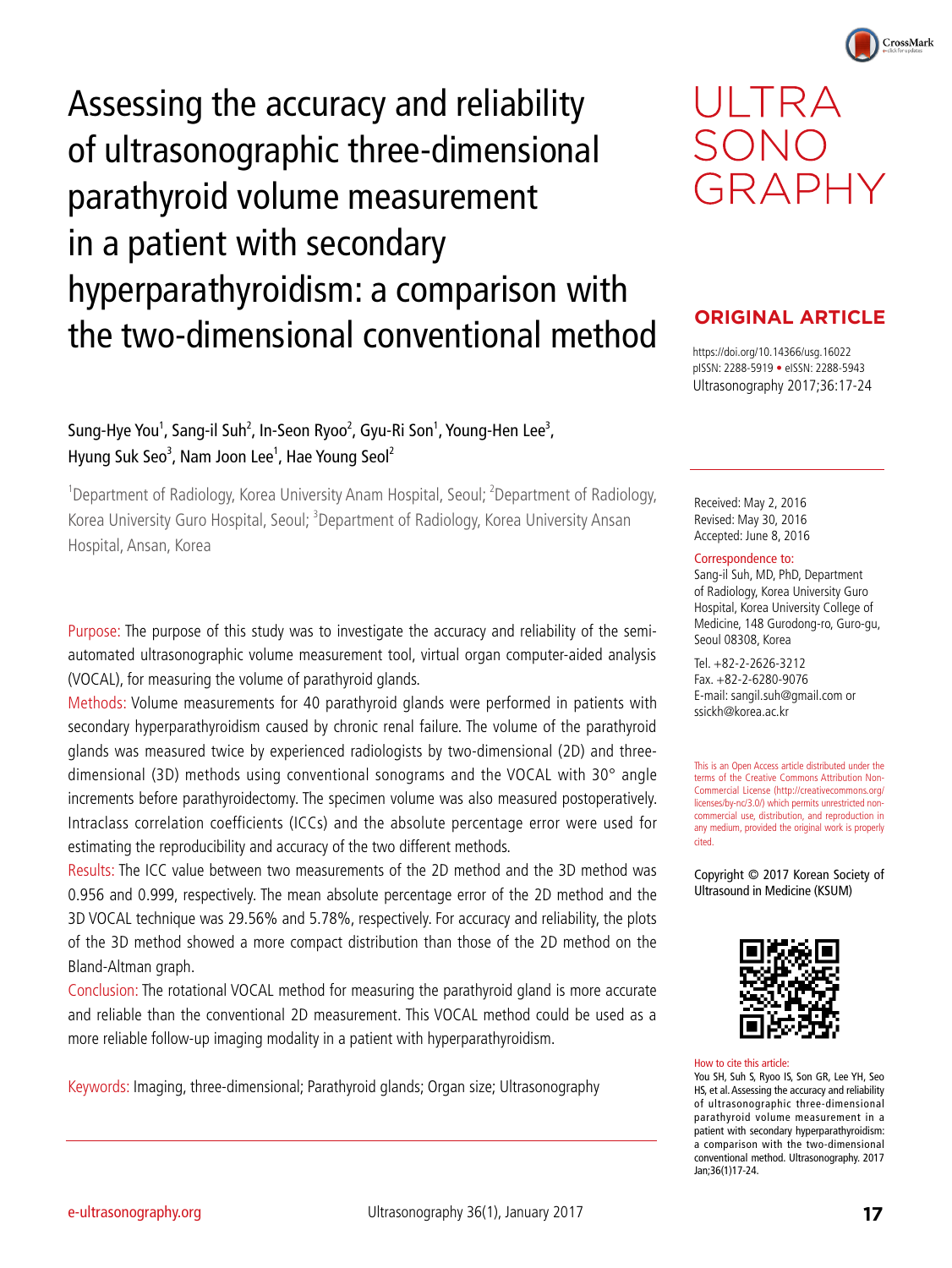## ULTRASONOGRAPHY

## Introduction

In patients with chronic renal failure (CRF), secondary hyperparathyroidism (sHPT) is a common problem. With a decrease in calcium receptors in patients with CRF, the serum level of the intact parathyroid hormone (iPTH) increases, and this is positively correlated with the volume of the parathyroid glands [1,2]. If the volume of one or more parathyroid glands is more than 0.5  $cm<sup>3</sup>$  or medical treatment such as active vitamin D or calcimimetics fails, the clinician considers parathyroidectomy [3]. Therefore, clinicians want to know a more exact volume of the enlarged parathyroid glands. In addition, the parathyroid volume could be used as the index of response for medical treatment. Thus far, neck ultrasonography (US) has been performed in patients with CRF for an imaging diagnosis of sHPT and the localization of the parathyroid glands prior to parathyroidectomy.

Recently, a three-dimensional (3D) volume measurement technique using US has emerged, and the virtual organ computeraided analysis (VOCAL, General Electric Medical Systems, Milwaukee, WI, USA) technology, one of the 3D ultrasonographic semi-automated volume measurement tools to provide accurate and reliable volume calculations, is now commercially available. In the VOCAL technique, after acquiring the 3D volume dataset on US scanning using a 3D probe, a computer-aided analysis program extracts multiple imaging planes while rotating along the designated axis. The number of extracted imaging planes may vary according to the rotational degree selected by the user. Then, the volume is calculated semiautomatically on the basis of a contour drawn by the user on the extracted imaging planes. Thus far, many previous studies have demonstrated the high accuracy and reliability of the VOCAL technique in cases involving fetal organs such as the liver [4,5], lung [6,7], brain [8], bladder [9], and embryo [10], and in phantoms [11,12]. However, thus far, this technique has not been used for measuring the parathyroid gland, and no previous study has compared the virtual volume with the real specimen. The purpose of our study is to investigate the accuracy and reliability of VOCAL for measuring the volume of hyperplastic parathyroid glands in patients with CRF, as compared to the two-dimensional (2D) conventional method.

## Materials and Methods

#### **Patients**

This prospective study was approved by the Institutional Review Board of Korean University Guro Hospital, and all participants provided written informed consent at the beginning of the study. Between January 2011 and January 2013, a total of 73 patients with sHPT who failed medical treatment underwent US examinations for assessing the parathyroid glands. The volume of enlarged parathyroid glands in patients with sHPT was measured by an experienced neuroradiologist A (1st measurement) using the conventional 2D method. At the same time, the same radiologist A scanned the hypertrophied parathyroid glands by using the 3D method. The scanning dataset was transferred to a personal computer, and the radiologist A created a reconstructed 3D image and measured the parathyroid volume. The 2D and 3D volumes of 203 parathyroid glands in 73 patients were measured, and these volume data were provided to the nephrologist. Ultimately, 15 patients with 40 parathyroid glands who decided to undergo parathyroidectomy were included in this study. The day before the operation, the same neuroradiologist A re-measured (second measurement) the volume of the target parathyroid glands by using the 2D and 3D methods, and provided the volume data to the surgeon. The interval between the first and the second measurements was not more than 2-4 weeks. Immediately after the resection of the parathyroid glands, the specimen volume was measured by another experienced radiologist B.

#### Image Acquisition

All scans were performed using the 4D8C volume transducer on a LOGIQ 9 ultrasound system (GE Healthcare, Wauwatosa, WI, USA). On the 2D ultrasound, the settings of the machine for the 2D measurements were as follows: frequency, 7.5 MHz; gain, 50; dynamic range, 70; density, high; power, 90; and quality, extreme. The 2D volume of the enlarged parathyroid glands was calculated by an ellipsoid equation as suggested by Zimmermann et al. [13] and Vitti et al. [14] using the craniocaudal (CC), mediolateral (ML), and anteroposterior (AP) diameters. The AP and ML diameters were measured on an axial image. The AP diameter was defined as the longest diameter of the perpendicular line against the skin surface, and the ML diameter was defined as the longest diameter of the nodule parallel to the skin line. The CC diameter was measured on a longitudinal image and was defined as the longest diameter of the nodule parallel to the skin line (Fig. 1A). The parathyroid volume was calculated as follows: π/6×CC×ML×AP. It took about 15 seconds to measure the parathyroid volume by using the 2D method.

The settings of the machine for the 3D measurements were as follows: frequency, 7.5 MHz; gain, 50; dynamic range, 70; density, high; power, 90; and quality, extreme. Each radiologist acquired a single 3D ultrasound dataset and transferred this dataset to the personal computer after checking the quality of the data acquisition by using the 3D display mode. This took approximately 3 minutes. After the Digital Imaging and Communications in Medicine (DICOM) data from the 3D scans were loaded, the axial plane was selected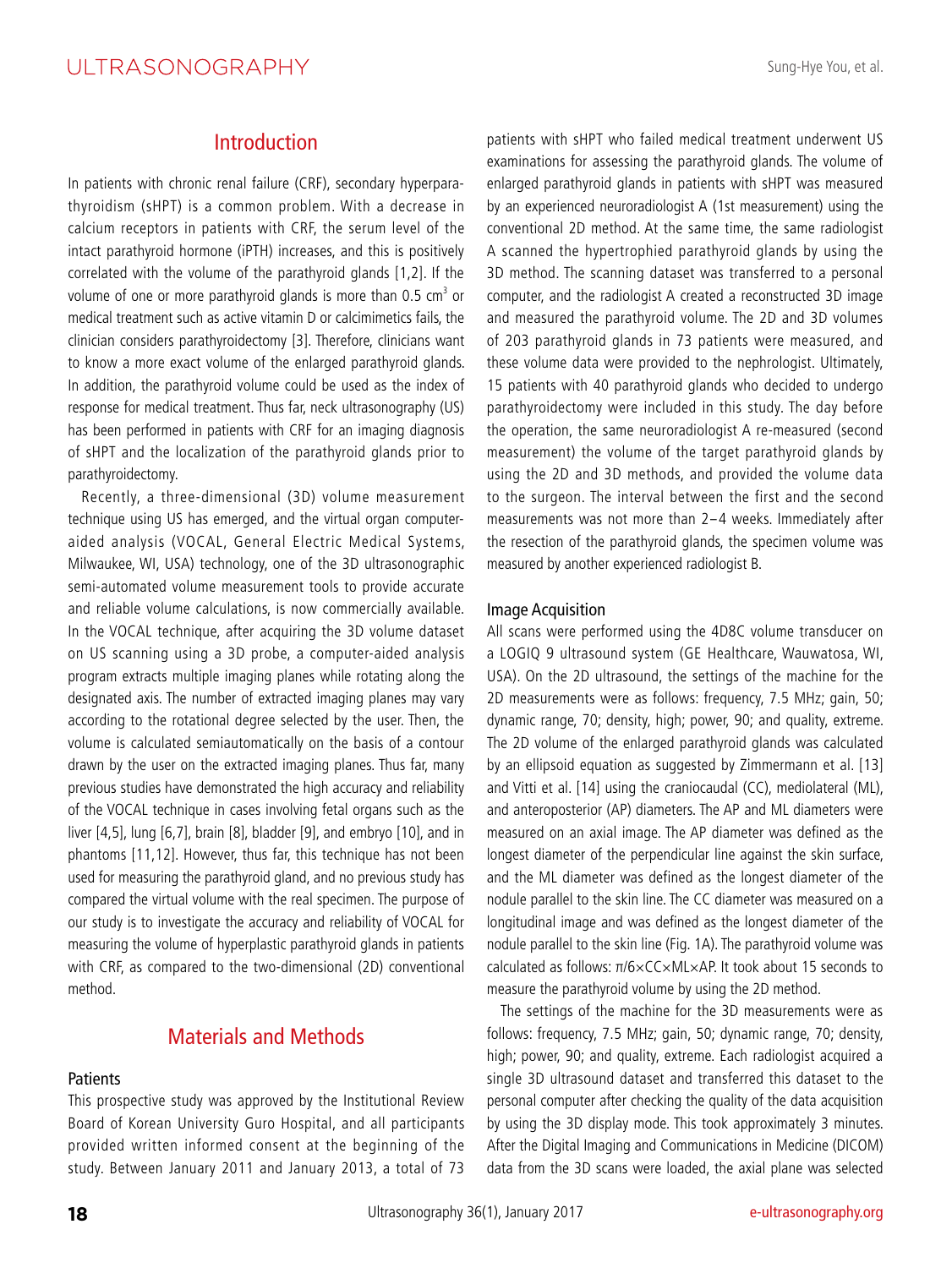as the reference. The contour of the parathyroid gland on the axial plane was drawn, and two calipers were located on the superior and inferior extremities of the target lesion in order to designate the rotational axis. After the radiologist selected the 30° rotational VOCAL method for measuring the parathyroid volume, the program automatically extracted the six sequential planes perpendicular to the reference axial plane. After the manual drawing of the contour of the parathyroid gland on the six acquired planes, the computer calculated the volume of each parathyroid gland automatically and then displayed a reconstructed 3D image of the parathyroid gland with its volume (Fig. 1B). In all, it took approximately 10 minutes to acquire the US data and calculate the parathyroid gland volume by using the 30° rotational VOCAL technique.

Postoperatively, the specimen volume was measured using the 3D method by radiologist B. The specimen was buried in jelly in order to avoid air and was scanned using the 3D probe (Fig. 1C). The scanning dataset was transferred to a personal computer, and the volume was calculated. The schematic representations of the 2D and 3D measurements and the gold standard of a parathyroid gland are shown in Fig. 2.

#### Statistical Analysis

All statistical analyses were carried out using SAS ver. 9.2 (SAS Institute Inc., Cary, NC, USA). The intraobserver reliability of the 2D and 3D measurements was evaluated by using the intraclass correlation coefficient (ICC) and Bland-Altman graphical approach. The absolute percentage error of each imaging technique was used for comparing the accuracy of the 2D and 3D techniques. The absolute percentage error was defined as the percentage difference between the ultrasonographically measured parathyroid volume and the specimen volume:  $100\times$ (|measured vol.-specimen vol.|)/ specimen vol. The Bland-Altman graphical approach was also



Fig. 1. Example of the two-dimensional (2D), three-dimensional (3D), and specimen volume measurements in a 61-year-old man with a hemodialysis history for 22 years, showing the enlargement of all four parathyroid glands.

A. The volume of the right lower parathyroid gland calculated using the 2D method was  $0.40 \text{ cm}^3$ . B. The volume of the same parathyroid gland calculated using the 3D method was  $0.42 \text{ cm}^3$ . C. The specimen volume was  $0.42 \text{ cm}^3$ .





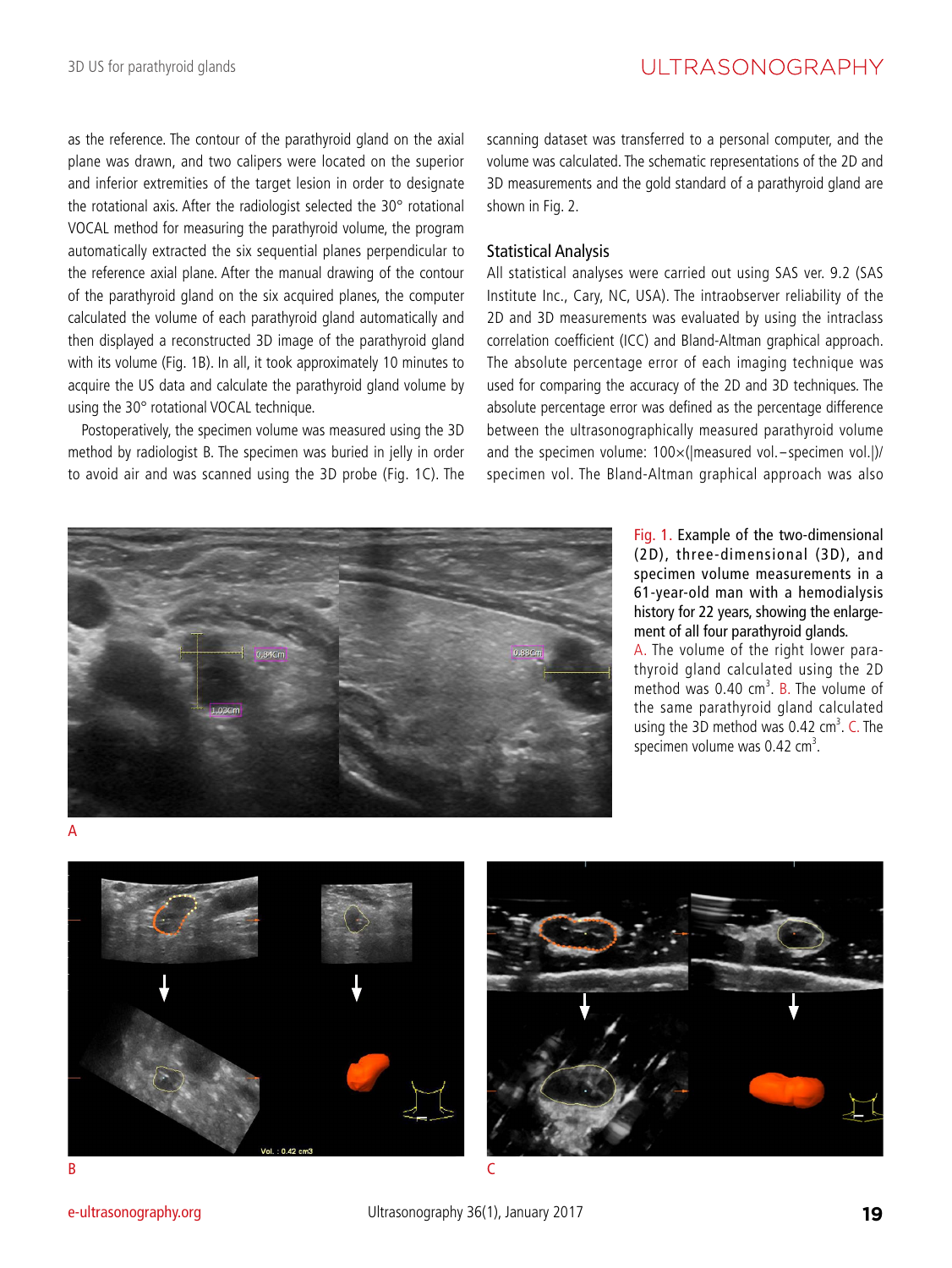used for an easy comparison of the accuracy of the 2D and 3D measurements.

## **Results**

In all, 15 patients (4 men and 11 women) with sHPT caused by CRF were enrolled (median age, 52.9 years; mean dialysis time before parathyroidectomy, 12.3 years). The mean serum iPTH levels immediately prior to surgery were 213.0 pg/mL (Table 1). The mean volume of the parathyroid glands on the first and the second measurement conducted using the 2D ultrasound were  $1.22 \pm 1.66$ (mean $\pm$ SD, cm<sup>3</sup>) and 1.23 $\pm$ 1.40 (mean $\pm$ SD, cm<sup>3</sup>), respectively. There was no significant difference between the two measurements  $(P=0.915)$  (Table 2). The mean volume of the parathyroid glands on the first and second measurement conducted using the 3D ultrasound were  $1.26 \pm 1.62$  (mean $\pm$ SD, cm<sup>3</sup>) and  $1.25 \pm 1.58$  $(mean \pm SD, cm<sup>3</sup>)$ , respectively. There was no significant difference between the two measurements (P=0.411) (Table 2). The mean specimen volume of the 40 enlarged parathyroid glands measured by the 3D VOCAL method was 1.23 $\pm$ 1.57 (mean $\pm$ SD, cm<sup>3</sup>).

The ICC value of the 2D measurement was 0.956, indicating a reproducibility of 95.6% (Table 3). The Bland-Altman graph shows that the difference between the two measurements was  $-0.01\pm0.63$  $(mean ± SD, cm<sup>3</sup>)$ , and the limits of agreement (mean $\pm 1.96SD$ ,  $\text{cm}^3$ ) were 1.23 and  $-1.25$  (Fig. 3A). The ICC value of the 3D measurement was 0.999, indicating a reproducibility of 99.9% (Table 3). The Bland-Altman graph showed that the difference between the two measurements was  $0.01 \pm 0.08$  (mean $\pm$ SD, cm<sup>3</sup>), and the limits of agreement (mean $\pm$ 1.96SD, cm<sup>3</sup>) were 0.15 and  $-0.17$  (Fig. 3B).

#### Table 1. Patient characteristics

| Characteristic             | Value                          |  |
|----------------------------|--------------------------------|--|
| No. of patients            | 15                             |  |
| No. of target nodules      | 40                             |  |
| Sex (M:F)                  | 4.11                           |  |
| Age $(yr)^{a}$             | $52.9(19-82)$                  |  |
| Dialysis type (PD:HD)      | 3.12                           |  |
| Dialysis duration (yr)     | 12.3 (HD 13.2±4.7, PD 9.0±2.0) |  |
| PTH before surgery (pg/mL) | 1,213.0±827.4                  |  |
| PTH after surgery (pg/mL)  | $1422+333$                     |  |

Values are presented as number or mean±SD.

PD, peritoneal dialysis; HD, hemodialysis; PTH, parathyroid hormone.

a)Median age: male 53.3 yr, female 52.8 yr.



Fig. 2. Schematic representations of the two-dimensional (2D) and threedimensional (3D) measurements and the gold standard of a parathyroid gland.

A. In the 2D method, the anteroposterior diameter is defined as the longest diameter of the perpendicular line against the skin surface. The mediolateral diameter is defined as the longest diameter of the nodule parallel to the skin line. The craniocaudal diameter is measured on the longitudinal image and is defined as the longest diameter of the nodule parallel to the skin line. B. In the 3D method, the outline of the parathyroid gland is drawn, and the program calculates the volume semiautomatically.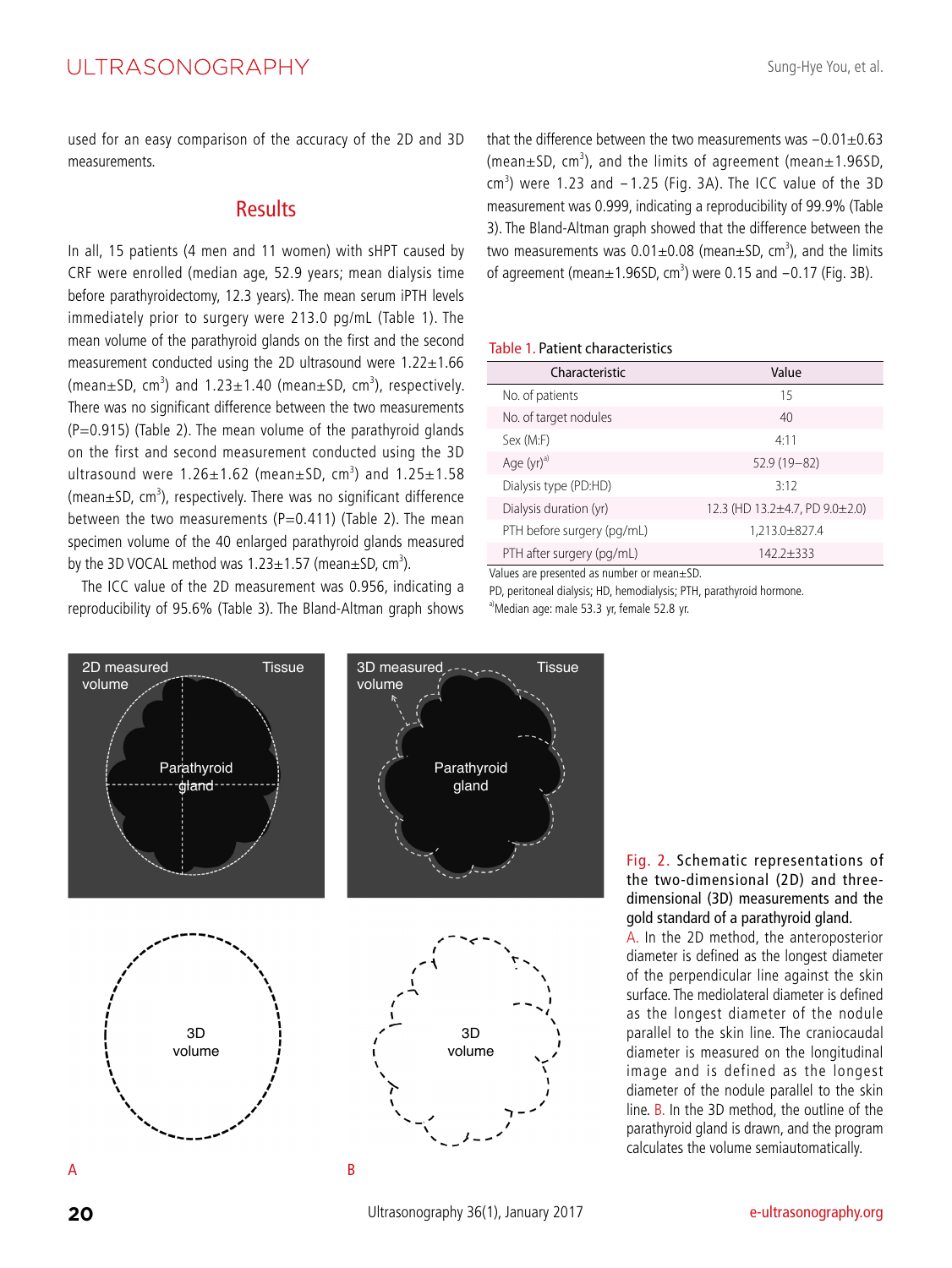The mean absolute percentage difference of the 2D ultrasound measurement of the enlarged parathyroid glands was 29.56±17.37 (mean±SD, %), indicating that the mean measurement error of the 2D method was approximately 30% (Table 3). The Bland-Altman graph for the accuracy of the first 2D measurement showed that the difference between the first 2D measurement and the specimen volume was  $-0.00 \pm 0.41$  (mean $\pm$ SD, cm<sup>3</sup>), and the limits  $\sigma$  agreement (mean $\pm 1.965D$ , cm<sup>3</sup>) were 0.81 and  $-0.80$  (Fig. 4A). The difference between the second 2D measurement and the specimen volume was  $0.00\pm0.62$  (mean $\pm$ SD, cm<sup>3</sup>), and the limits of

#### Table 2. Mean calculated volume and specimen volume of the hypertrophic parathyroid glands

| Parameter                                | $Mean+SD$     | Paired t test<br>(P-value) |
|------------------------------------------|---------------|----------------------------|
| 2D volume measurement (cm <sup>3</sup> ) |               |                            |
| 1st measurement                          | $1.22 + 1.66$ | 0.915                      |
| 2nd measurement                          | $1.23 + 1.40$ |                            |
| 3D volume measurement $(cm3)$            |               |                            |
| 1st measurement                          | $126+162$     | 0.411                      |
| 2nd measurement                          | $1.25 + 1.58$ |                            |
| Specimen volume (cm <sup>3</sup> )       | $1.23 + 1.57$ |                            |

There was no significant difference between the two measurements in the twodimensional (2D) and the two-dimensional three-dimensional (3D) methods.

Reliability, 2D





 $a$ greement (mean $\pm 1.96$ SD, cm<sup>3</sup>) were 1.22 and  $-1.21$  (Fig. 4B).

The mean absolute percentage difference of the 3D ultrasound measurement of the enlarged parathyroid glands was 5.78±6.84 (mean±SD, %), indicating that the mean measurement error of the 3D method was approximately 6%. The Bland-Altman graph for the accuracy of the first 3D measurement showed that the difference between the first 3D measurement and the specimen volume was  $0.04\pm0.08$  (mean $\pm$ SD, cm<sup>3</sup>), and the limits of agreement  $(mear+1.96SD, cm<sup>3</sup>)$  were 0.19 and  $-0.15$  (Fig. 4C). The difference between the second 3D measurement and the specimen volume was  $0.02\pm0.06$  (mean $\pm$ SD, cm<sup>3</sup>), and the limits of agreement  $(\text{mean} \pm 1.965D, \text{cm}^3)$  were 0.13 and  $-0.18$  (Fig. 4D).

#### Table 3. ICC of and mean absolute percentage difference of the 2D and 3D measurements

| Parameter                     | ICC (P-value) | Mean absolute percentage<br>difference (mean±SD, %) | P-value |
|-------------------------------|---------------|-----------------------------------------------------|---------|
| 2D measurement 0.956 (<0.001) |               | $29.56 + 17.37$                                     | < 0.001 |
| 3D measurement 0.999 (<0.001) |               | $5.78 + 6.84$                                       |         |

Both two-dimensional (2D) and three-dimensional (3D) methods showed good intraclass correlation coefficient (ICC), but the 3D measurement showed slightly better ICC. The 3D measurement exhibited significantly higher accuracy than the 2D measurement.

Reliability, 3D

Reliability of 3D measurement Differences=0.01±0.08, P<0.001



#### $\mathsf A$  B

Fig. 3. The Bland-Altman graph for the reliability of the two-dimensional (2D) and the three-dimensional (3D) methods for measuring the parathyroid volume.

A. The plots show the two measurements using 2D ultrasound of one operator against their differences. B. The plots show the two measurements using 3D ultrasound of one operator against their differences. The solid line indicates the mean of the differences between the measurements, whereas the dotted lines indicate the limits of agreement of the measurements.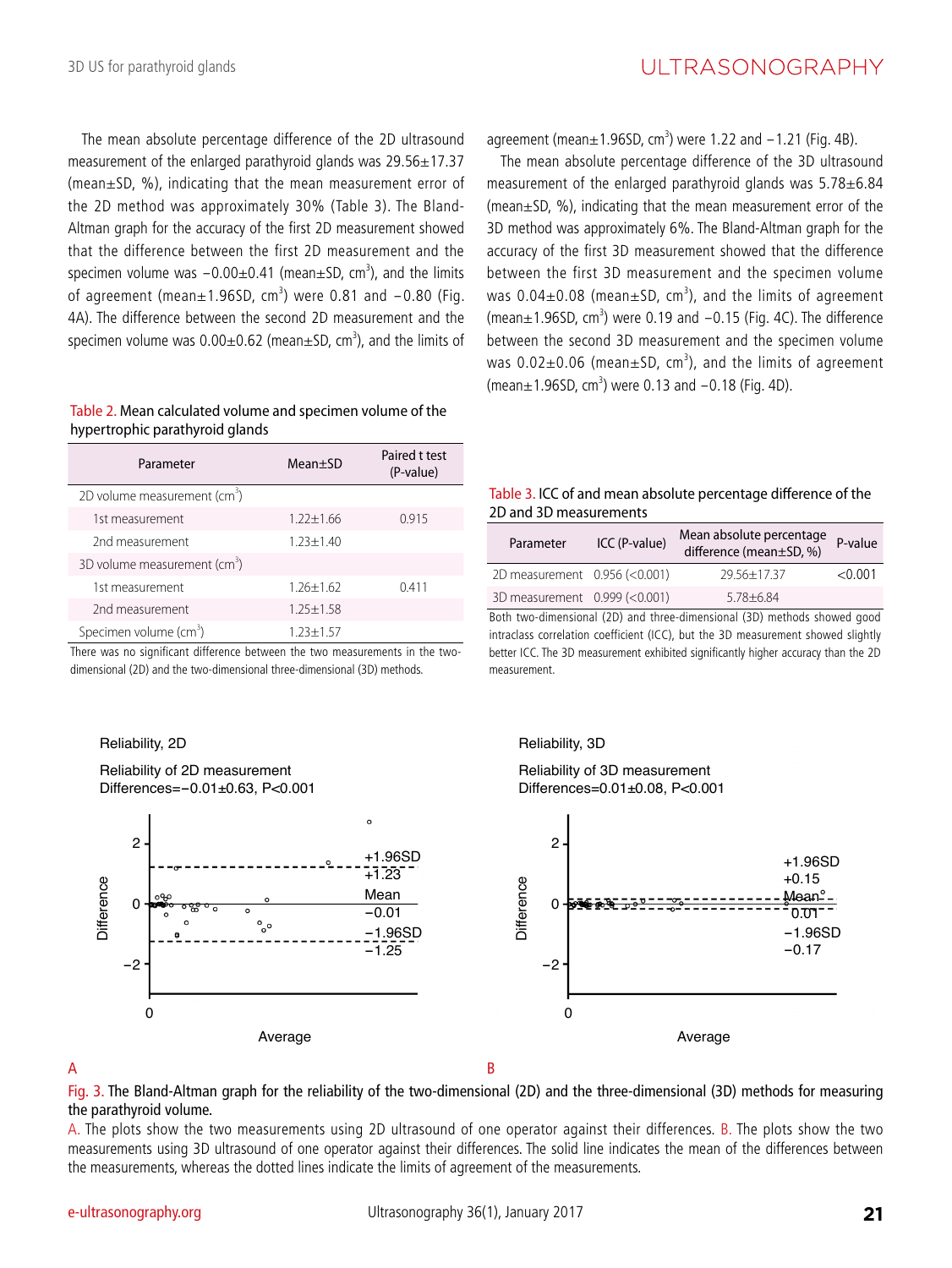# ULTRASONOGRAPHY

## **Discussion**

In the medical field, accurate and reliable volume measurement of internal organs is very important. Traditionally, volume has been measured using the 2D method and such measurement requires several assumptions. The basic assumption is that the target object has an ellipsoidal shape, but most of the organs have an irregular shape. Therefore, 3D volume measurement was introduced and has been actively used in computed tomography (CT) scans. For example, 3D volume measurements of the liver and the renal cortex provide useful clinical information [15-17]. However, the main drawbacks of 3D measurement using CT scans are radiation hazards and adverse

#### Accuracy, 2D 1st

Accuracy of 2D measurement (1st measurement) Differences=-0.00±0.41, P<0.001



Accuracy, 3D 1st

Accuracy of 3D measurement (1st measurement) Differences=0.04±0.08, P<0.001









Accuracy, 3D 2nd

Accuracy of 3D measurement (2nd measurement) Differences=0.02±0.06, P<0.001



C<sub>2</sub> D<sub>2</sub>

Fig. 4. The Bland-Altman graph for the accuracy of the two-dimensional (2D) and the three-dimensional (3D) methods for measuring the parathyroid volume.

A, B. The plots show the first/second measurements using 2D ultrasound and the specimen volumes against their differences. C, D. The plots show the first/second measurements using 3D ultrasound and the specimen volumes against their differences. The solid line indicates the mean of the differences between the 2D measurements and the specimen volume, whereas the dotted lines indicate the limits of agreement of the measurements.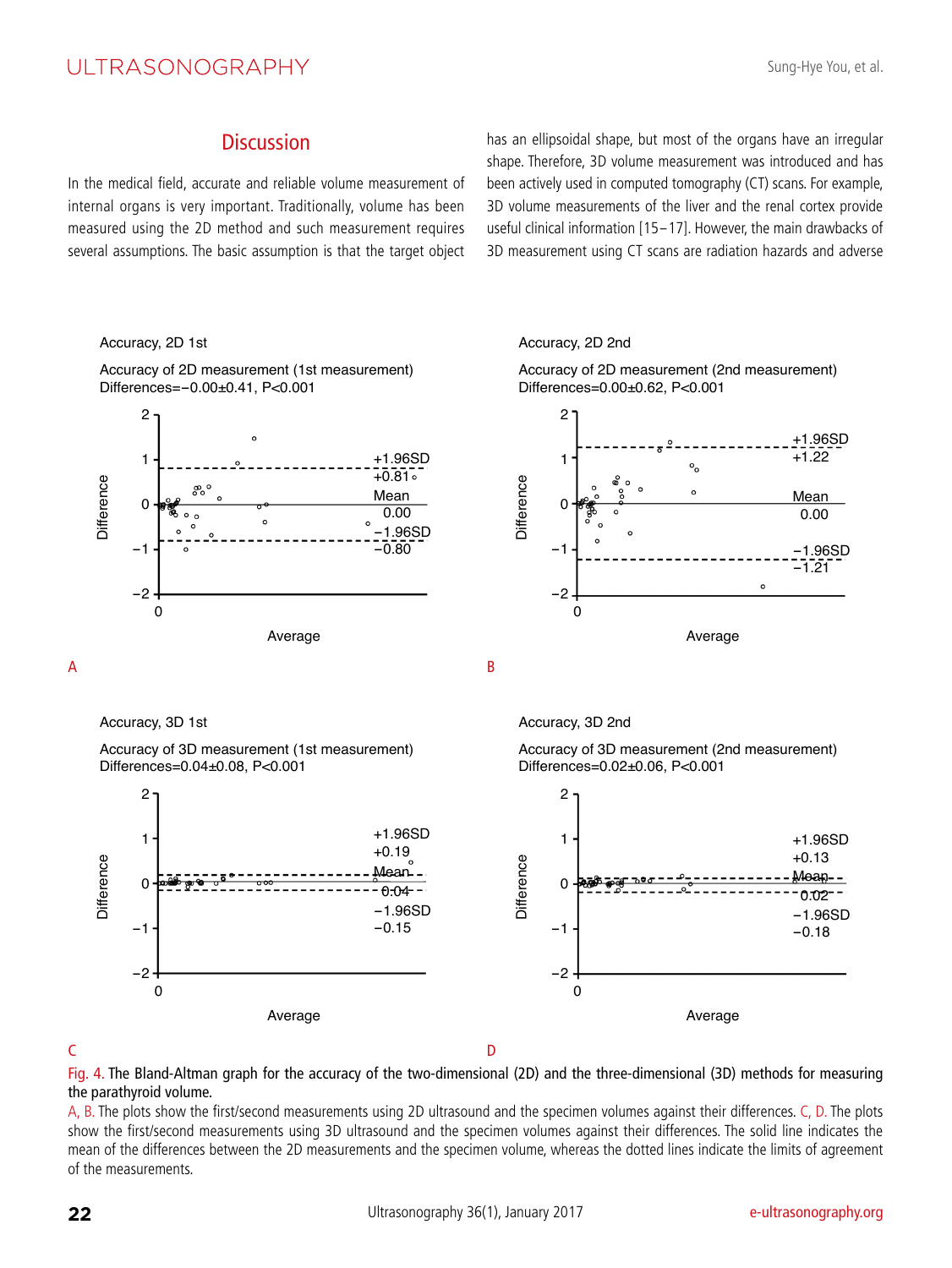effects from iodine contrast agents. The 3D ultrasonographic volume measurement technique was developed recently, and several studies have shown that 3D ultrasonographic volume measurement is accurate and reliable in many organs [4-12]. Further, because of the easy applicability of US examinations without the use of radiation and contrast media injection, a 3D US volume measurement is more attractive than a CT-based measurement.

There are several 3D US volume measurement techniques. We adopted the 30° rotational VOCAL technique on the basis of the following previous studies. Kot et al. [12] compared the 3D parallel planes technique and freehand technique using three phantoms. Both techniques showed high accuracy and reliability, but the 3D multiplanar technique (3D parallel planes technique) was more accurate (accuracy, 81.5%-83.4% vs. 74.7%-84.2%). Another phantom study compared multiplanar (5-mm interval), VOCAL (30°) and extended imaging VOCAL (5, 10, 15, and 20 planes) methods [11]. All three methods were reliable and accurate (average accuracy, 97.11%). Raine-Fenning et al. [18] showed that rotational VOCAL was superior to the multiplanar method for irregularly shaped organs, but there were no significant differences in measurements among the different rotation angles (VOCAL, 6°, 9°, 15°, and 30°). The relatively high reliability and accuracy of the rotational technique can be explained by the fact that in the multiplanar technique, it is difficult to define the starting and the finishing points for measurement. This problem is overcome in the rotational technique. Further, Peixoto-Filho et al. [9] revealed that the use of a 30° rotation step as compared to a 15° rotation step resulted in a significantly faster evaluation while maintaining excellent reliability in both cases. To summarize, among the several 3D measurement techniques, the rotational VOCAL technique is more accurate and reliable than other 3D measurement techniques such as the 3D parallel planes technique, and the  $30^{\circ}$  rotational step is time-efficient for measuring the organ volume while maintaining sufficient accuracy and reliability. On the basis of these findings, we selected the 30° rotational VOCAL technique.

In our study, both the 2D and 3D methods showed good reliability, but the 3D ultrasound volume measurement method was more reliable than the 2D method. The ICC of the 2D and 3D measurements was 0.956 and 0.999, respectively. The lower reproducibility of the 2D ultrasound may be explained by the fact that the volume was calculated by using the ellipsoid equation. In this equation, subtle variations in the measurements of each of the three dimensions lead to a large difference in the calculated total volume. Further, in the 2D measurement, it is difficult to obtain the same and exact axial and longitudinal planes of the parathyroid gland on each US examination. However, because the 3D ultrasound volume measurement outlines the parathyroid glands

and calculates the volume, it provides more reliable volume data. In practice, when the clinician selects the follow-up imaging modality, he/she considers the two important points of the modality, namely reliability and convenience such as time. Thus, our results have clinical implications, described in the two following points. First, the 3D ultrasound volume measurement could be a better followup imaging modality in patients with sHPT with respect to high reliability. Clinically, high reliability is very important in patients with sHPT for the purpose of evaluating the response to medical therapy. Depending on the change in the parathyroid volume, clinicians will adjust the medication dose in order to give the minimum dose to minimize side effects while ensuring response to the treatment. Second, the 2D method may be a sufficient tool for the followup of the parathyroid volume with respect to time because it has a relatively high ICC (95.6%) and takes less time to perform. Approximately an additional 10 minutes is required for measuring the volume by using the 3D method.

This study showed that the 3D ultrasound volume measurement is more accurate than the 2D method. The mean absolute percentage difference of the 3D and the 2D ultrasound measurement of the enlarged parathyroid glands is approximately 6% and 30%, respectively. These results suggest that the volume data from the 3D measurement could help determine the optimal time for parathyroidectomy. As mentioned above, if the volume of one or more parathyroid glands exceeds  $0.5 \text{ cm}^3$  and medical treatment fails, the clinician considers parathyroidectomy [3]. Further, the reconstructed 3D images and the volume information of each hyperplastic parathyroid gland may aid the surgeon to build an image of the target parathyroid gland. Finally, it could provide more accurate clinical information about the response to medical treatment.

Our study has some limitations. First, the number of cases that we examined was small, which prevents us from drawing firmer conclusions from this preliminary result. Second, there is a problem with respect to the gold standard. Several previous in vivo studies revealed the high accuracy of the 3D rotational VOCAL method using the phantoms that have the gold standard of the volume [11,12,18]. Ideally, the gold standard for measuring the volume of the parathyroid gland is the water displacement method by dropping the specimen into the water. However, in reality, we did not adopt this method because the specimen could not be perfectly separated from the fat and the adjacent connective tissues. If the volume was measured by the water displacement method, it would include the volume of the non-parathyroid soft tissues. Instead, we measured the specimen volume after immersing the specimen in jelly, which provides a different tissue contrast. Although we recognize that this is not the ideal gold standard, we accept the accuracy of this technique by using this indirect method.